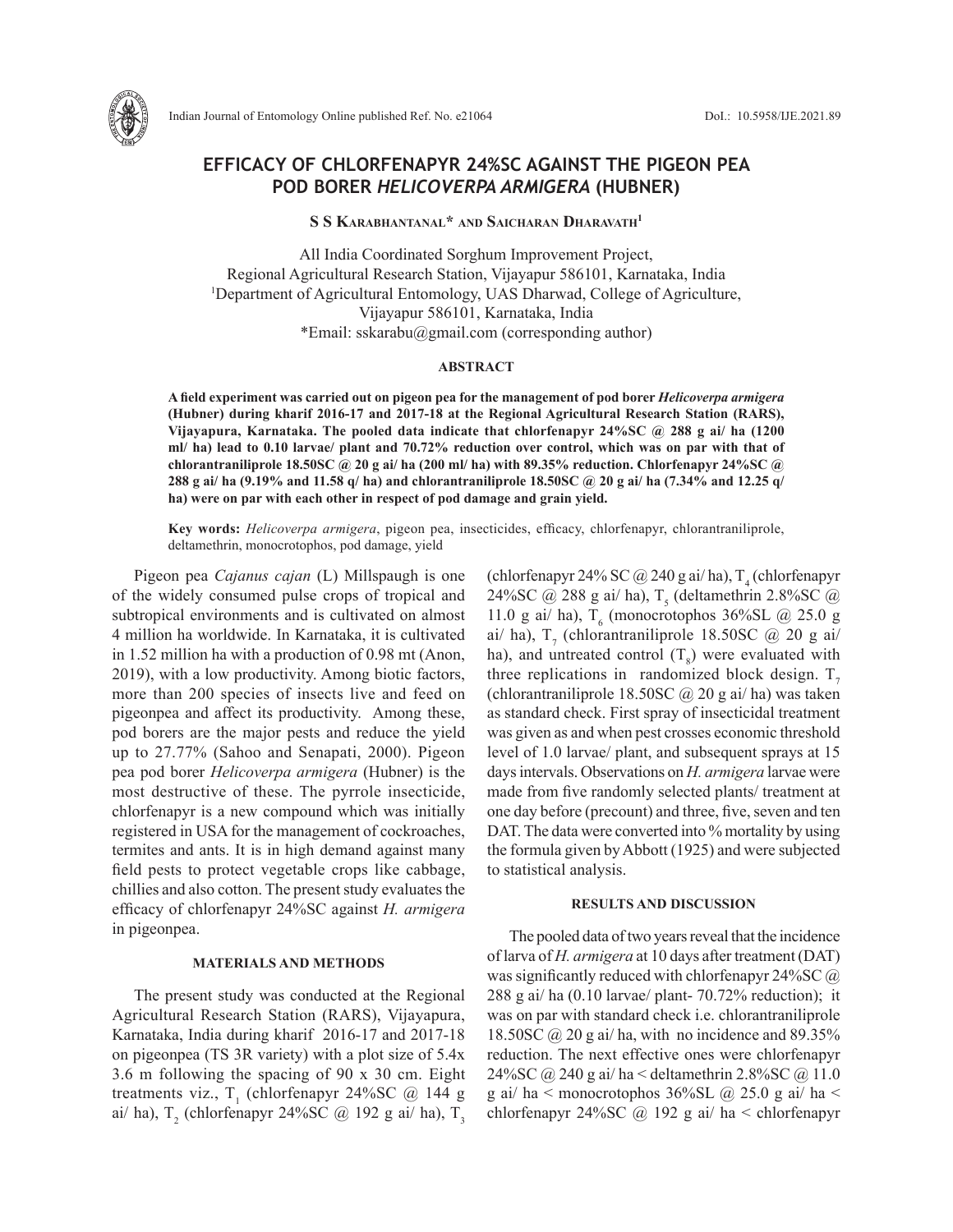|                                                                |         |                      | Table 1.1 | cacy of                                                                                                                                                                                                                                                                                                       |                                                                                                                                                                                                                                                                                                                                                    |                                                                                                                                                                                |                                                                                                                                                                                                                                                                                                                       | chlorfenapyr 24%SC against H. armigera in pigeon pea                                                                                                             |                                                                     |                                                                                                                                |                                                                                                                                                                                                                                                                                                                             |                                                                                                                                                            |                                                                                                                                                                                                                                                                                                     |                            |
|----------------------------------------------------------------|---------|----------------------|-----------|---------------------------------------------------------------------------------------------------------------------------------------------------------------------------------------------------------------------------------------------------------------------------------------------------------------|----------------------------------------------------------------------------------------------------------------------------------------------------------------------------------------------------------------------------------------------------------------------------------------------------------------------------------------------------|--------------------------------------------------------------------------------------------------------------------------------------------------------------------------------|-----------------------------------------------------------------------------------------------------------------------------------------------------------------------------------------------------------------------------------------------------------------------------------------------------------------------|------------------------------------------------------------------------------------------------------------------------------------------------------------------|---------------------------------------------------------------------|--------------------------------------------------------------------------------------------------------------------------------|-----------------------------------------------------------------------------------------------------------------------------------------------------------------------------------------------------------------------------------------------------------------------------------------------------------------------------|------------------------------------------------------------------------------------------------------------------------------------------------------------|-----------------------------------------------------------------------------------------------------------------------------------------------------------------------------------------------------------------------------------------------------------------------------------------------------|----------------------------|
| Treatment                                                      |         | Dosage/ha            |           |                                                                                                                                                                                                                                                                                                               |                                                                                                                                                                                                                                                                                                                                                    |                                                                                                                                                                                |                                                                                                                                                                                                                                                                                                                       | Pooled data (2016-17 and 2017-18) of no. of larvae/ plant and % reduction over contro                                                                            |                                                                     |                                                                                                                                |                                                                                                                                                                                                                                                                                                                             |                                                                                                                                                            |                                                                                                                                                                                                                                                                                                     | Yield                      |
|                                                                |         | g.a.i/ha Formulation | <b>p</b>  | re-treat                                                                                                                                                                                                                                                                                                      |                                                                                                                                                                                                                                                                                                                                                    | 3 DAA                                                                                                                                                                          |                                                                                                                                                                                                                                                                                                                       | <b>AAQ</b>                                                                                                                                                       |                                                                     | 7 DAA                                                                                                                          |                                                                                                                                                                                                                                                                                                                             | <b>LAD</b>                                                                                                                                                 |                                                                                                                                                                                                                                                                                                     | (q/ha)                     |
|                                                                |         | (ml/ha)              | No. of    | $\%$ larval                                                                                                                                                                                                                                                                                                   | No.of                                                                                                                                                                                                                                                                                                                                              | $%$ larva                                                                                                                                                                      |                                                                                                                                                                                                                                                                                                                       | $%$ larval                                                                                                                                                       | No.of                                                               | $%$ larva                                                                                                                      | No. of                                                                                                                                                                                                                                                                                                                      | $%$ larva                                                                                                                                                  | Pod<br>damage<br>(%)                                                                                                                                                                                                                                                                                |                            |
|                                                                |         |                      | larvae    | reduction                                                                                                                                                                                                                                                                                                     | larvae/                                                                                                                                                                                                                                                                                                                                            | eduction                                                                                                                                                                       | larvae                                                                                                                                                                                                                                                                                                                | reductior                                                                                                                                                        | larvae/                                                             | eduction                                                                                                                       | larvae/                                                                                                                                                                                                                                                                                                                     | eduction                                                                                                                                                   |                                                                                                                                                                                                                                                                                                     |                            |
|                                                                |         |                      | plant     |                                                                                                                                                                                                                                                                                                               |                                                                                                                                                                                                                                                                                                                                                    |                                                                                                                                                                                |                                                                                                                                                                                                                                                                                                                       |                                                                                                                                                                  | plant                                                               |                                                                                                                                | plant                                                                                                                                                                                                                                                                                                                       |                                                                                                                                                            |                                                                                                                                                                                                                                                                                                     |                            |
| : Chlorfenapyr                                                 | 14<br>4 | 600                  | 1.32      |                                                                                                                                                                                                                                                                                                               |                                                                                                                                                                                                                                                                                                                                                    |                                                                                                                                                                                |                                                                                                                                                                                                                                                                                                                       |                                                                                                                                                                  |                                                                     |                                                                                                                                |                                                                                                                                                                                                                                                                                                                             |                                                                                                                                                            |                                                                                                                                                                                                                                                                                                     | 8.85                       |
| 24%SC                                                          |         |                      | (1.35)    |                                                                                                                                                                                                                                                                                                               |                                                                                                                                                                                                                                                                                                                                                    |                                                                                                                                                                                |                                                                                                                                                                                                                                                                                                                       |                                                                                                                                                                  |                                                                     |                                                                                                                                |                                                                                                                                                                                                                                                                                                                             |                                                                                                                                                            |                                                                                                                                                                                                                                                                                                     |                            |
| $\mathbf{I}_2$ : Chlorfenapyr                                  | 192     | 800                  | 0.99      |                                                                                                                                                                                                                                                                                                               |                                                                                                                                                                                                                                                                                                                                                    |                                                                                                                                                                                |                                                                                                                                                                                                                                                                                                                       |                                                                                                                                                                  |                                                                     |                                                                                                                                |                                                                                                                                                                                                                                                                                                                             |                                                                                                                                                            |                                                                                                                                                                                                                                                                                                     | 0.03                       |
| 24%SC                                                          |         |                      | (1.22)    |                                                                                                                                                                                                                                                                                                               |                                                                                                                                                                                                                                                                                                                                                    |                                                                                                                                                                                |                                                                                                                                                                                                                                                                                                                       |                                                                                                                                                                  |                                                                     |                                                                                                                                |                                                                                                                                                                                                                                                                                                                             |                                                                                                                                                            |                                                                                                                                                                                                                                                                                                     |                            |
| T <sub>i</sub> : Chlorfenapyr                                  | 240     | 1000                 | 0.60      |                                                                                                                                                                                                                                                                                                               |                                                                                                                                                                                                                                                                                                                                                    |                                                                                                                                                                                |                                                                                                                                                                                                                                                                                                                       |                                                                                                                                                                  |                                                                     |                                                                                                                                |                                                                                                                                                                                                                                                                                                                             |                                                                                                                                                            |                                                                                                                                                                                                                                                                                                     | 1.15                       |
| 24%SC                                                          |         |                      | (1.05)    |                                                                                                                                                                                                                                                                                                               |                                                                                                                                                                                                                                                                                                                                                    |                                                                                                                                                                                |                                                                                                                                                                                                                                                                                                                       |                                                                                                                                                                  |                                                                     |                                                                                                                                |                                                                                                                                                                                                                                                                                                                             |                                                                                                                                                            |                                                                                                                                                                                                                                                                                                     |                            |
| $T_4$ : Chlorfenapyr                                           | 288     | 1200                 | 0.44      |                                                                                                                                                                                                                                                                                                               |                                                                                                                                                                                                                                                                                                                                                    |                                                                                                                                                                                |                                                                                                                                                                                                                                                                                                                       |                                                                                                                                                                  |                                                                     |                                                                                                                                |                                                                                                                                                                                                                                                                                                                             |                                                                                                                                                            |                                                                                                                                                                                                                                                                                                     | 11.58                      |
| 24%SC                                                          |         |                      | (0.97)    |                                                                                                                                                                                                                                                                                                               |                                                                                                                                                                                                                                                                                                                                                    |                                                                                                                                                                                |                                                                                                                                                                                                                                                                                                                       |                                                                                                                                                                  |                                                                     |                                                                                                                                |                                                                                                                                                                                                                                                                                                                             |                                                                                                                                                            |                                                                                                                                                                                                                                                                                                     |                            |
| T <sub>5</sub> : Deltamethrin                                  | 11.0    | 220                  | 0.65      |                                                                                                                                                                                                                                                                                                               |                                                                                                                                                                                                                                                                                                                                                    |                                                                                                                                                                                |                                                                                                                                                                                                                                                                                                                       |                                                                                                                                                                  |                                                                     |                                                                                                                                |                                                                                                                                                                                                                                                                                                                             |                                                                                                                                                            |                                                                                                                                                                                                                                                                                                     | 10.75                      |
| 2.8%SC                                                         |         |                      | (1.07)    | $\begin{array}{l} 2.07 \\ 2.60 \\ 1.49 \\ 1.49 \\ 1.41 \\ 1.51 \\ 1.51 \\ 1.51 \\ 1.52 \\ 1.53 \\ 1.54 \\ 1.54 \\ 1.55 \\ 1.57 \\ 1.57 \\ 1.59 \\ 1.54 \\ 1.54 \\ 1.54 \\ 1.54 \\ 1.54 \\ 1.55 \\ 1.57 \\ 1.57 \\ 1.58 \\ 1.59 \\ 1.54 \\ 1.57 \\ 1.57 \\ 1.58 \\ 1.59 \\ 1.59 \\ 1.59 \\ 1.59 \\ 1.59 \\ 1.$ | $\begin{array}{l} \underline{\text{plan}} \\[-1.24] \\[-1.24] \\[-1.24] \\[-1.24] \\[-1.24] \\[-1.24] \\[-1.24] \\[-1.24] \\[-1.24] \\[-1.24] \\[-1.24] \\[-1.24] \\[-1.24] \\[-1.24] \\[-1.24] \\[-1.24] \\[-1.24] \\[-1.24] \\[-1.24] \\[-1.24] \\[-1.24] \\[-1.24] \\[-1.24] \\[-1.24] \\[-1.24] \\[-1.24] \\[-1.24] \\[-1.24] \\[-1.24] \\[-1$ | $\begin{array}{l} 18.62 \\ 19.75 \\ 19.75 \\ 20.39 \\ 33.87 \\ 37.98 \\ 37.99 \\ 37.98 \\ 37.99 \\ 37.99 \\ 37.99 \\ 37.91 \\ 30.33 \\ 30.42 \\ 30.43 \\ 46.31 \\ \end{array}$ | $\begin{array}{l} \underline{\text{H}} \\[-1.20pt] 0.94 \\[-1.20pt] 0.54 \\[-1.20pt] 0.28 \\[-1.20pt] 0.88 \\[-1.20pt] 0.28 \\[-1.20pt] 0.20 \\[-1.20pt] 0.20 \\[-1.20pt] 0.20 \\[-1.20pt] 0.20 \\[-1.20pt] 0.20 \\[-1.20pt] 0.20 \\[-1.20pt] 0.20 \\[-1.20pt] 0.20 \\[-1.20pt] 0.20 \\[-1.20pt] 0.20 \\[-1.20pt] 0.$ | $\begin{array}{l} 31.10\\ 31.89\\ 35.89\\ 36.81\\ 37.80\\ 38.9\\ 36.81\\ 37.41\\ 38.9\\ 39.9\\ 42.80\\ 46.41\\ 31.1\\ 34.23\\ 41.23\\ 59.95\\ 72.15 \end{array}$ |                                                                     | 39.91<br>30.18 130.19<br>45.19 56.36 50.29<br>46.24 56.36 50.38 50.21<br>46.73 50.30<br>46.73 60.11<br>50.20<br>50.01<br>86.01 | $\begin{array}{ l} 0.82 \\[-4pt] 0.39 \\[-4pt] 0.39 \\[-4pt] 0.39 \\[-4pt] 0.30 \\[-4pt] 0.30 \\[-4pt] 0.30 \\[-4pt] 0.30 \\[-4pt] 0.30 \\[-4pt] 0.30 \\[-4pt] 0.30 \\[-4pt] 0.30 \\[-4pt] 0.30 \\[-4pt] 0.30 \\[-4pt] 0.30 \\[-4pt] 0.30 \\[-4pt] 0.30 \\[-4pt] 0.30 \\[-4pt] 0.30 \\[-4pt] 0.30 \\[-4pt] 0.30 \\[-4pt] 0$ | 41.27<br>39.97 17.84<br>47.84 16.00 17.24<br>47.86 17.73 17.73 17.86 17.73 17.86 17.86 17.86 17.86 17.86 17.86 17.86 17.86 17.14 17.86 17.86 17.14 17.15 1 | $\begin{array}{l} 14.00 \\ 14.01 \\ 14.02 \\ 15.03 \\ 15.04 \\ 15.05 \\ 16.06 \\ 17.07 \\ 18.09 \\ 19.01 \\ 19.03 \\ 19.04 \\ 19.03 \\ 19.04 \\ 19.03 \\ 19.03 \\ 19.04 \\ 19.03 \\ 19.04 \\ 19.03 \\ 19.03 \\ 19.04 \\ 19.03 \\ 19.04 \\ 19.03 \\ 19.04 \\ 19.03 \\ 19.04 \\ 19.04 \\ 19.05 \\ 19$ |                            |
| T <sub>6</sub> : Monocrotophos                                 | 25.0    | 500                  | 0.85      |                                                                                                                                                                                                                                                                                                               |                                                                                                                                                                                                                                                                                                                                                    |                                                                                                                                                                                |                                                                                                                                                                                                                                                                                                                       |                                                                                                                                                                  |                                                                     |                                                                                                                                |                                                                                                                                                                                                                                                                                                                             |                                                                                                                                                            |                                                                                                                                                                                                                                                                                                     | 10.23                      |
| 36%SL                                                          |         |                      | (1.16)    |                                                                                                                                                                                                                                                                                                               |                                                                                                                                                                                                                                                                                                                                                    |                                                                                                                                                                                |                                                                                                                                                                                                                                                                                                                       |                                                                                                                                                                  |                                                                     |                                                                                                                                |                                                                                                                                                                                                                                                                                                                             |                                                                                                                                                            |                                                                                                                                                                                                                                                                                                     |                            |
|                                                                | 20      | 200                  | 0.14      |                                                                                                                                                                                                                                                                                                               |                                                                                                                                                                                                                                                                                                                                                    |                                                                                                                                                                                |                                                                                                                                                                                                                                                                                                                       |                                                                                                                                                                  |                                                                     |                                                                                                                                |                                                                                                                                                                                                                                                                                                                             |                                                                                                                                                            |                                                                                                                                                                                                                                                                                                     | 12.25                      |
| Chlorantraniliprole                                            |         |                      | (0.80)    |                                                                                                                                                                                                                                                                                                               |                                                                                                                                                                                                                                                                                                                                                    |                                                                                                                                                                                |                                                                                                                                                                                                                                                                                                                       |                                                                                                                                                                  |                                                                     |                                                                                                                                |                                                                                                                                                                                                                                                                                                                             |                                                                                                                                                            |                                                                                                                                                                                                                                                                                                     |                            |
| 18.50SC                                                        |         |                      |           |                                                                                                                                                                                                                                                                                                               |                                                                                                                                                                                                                                                                                                                                                    |                                                                                                                                                                                |                                                                                                                                                                                                                                                                                                                       |                                                                                                                                                                  |                                                                     |                                                                                                                                |                                                                                                                                                                                                                                                                                                                             |                                                                                                                                                            |                                                                                                                                                                                                                                                                                                     |                            |
| $\Gamma_{\rm s}$ : Untreated control                           |         |                      | 3.45      | $\begin{array}{c} 1.29 \\ 3.17 \\ 1.92) \\ 0.03 \\ 1.52 \\ 1.17 \\ 0.03 \\ 11.52 \\ 11.52 \\ 11.52 \\ 11.52 \\ 11.52 \\ 11.53 \\ 11.53 \\ 11.54 \\ 11.54 \\ 11.55 \\ 11.55 \\ 11.57 \\ 11.58 \\ 11.58 \\ 11.59 \\ 11.59 \\ 11.59 \\ 12.59 \\ 12.59 \\ 12.59 \\ 12.59 \\ 12.59 \\ 12.59 \\ 12.59 \\ 1$         | $\begin{array}{c} 3.54 \\ 2.01 \\ 0.11 \\ 0.04 \\ 11.38 \end{array}$                                                                                                                                                                                                                                                                               | $(42.88)$<br>0.00<br>0.00<br>0.00<br>4.93<br>17.63<br>17.63                                                                                                                    |                                                                                                                                                                                                                                                                                                                       | $\begin{array}{c} (58.15) \\ 0.00 \\ (0.00) \\ 5.07 \\ 1.69 \\ 1.805 \end{array}$                                                                                | $\begin{array}{c} 3.44 \\ 1.98 \\ 0.06 \\ 0.02 \\ 1.98 \end{array}$ | $(68.03)$<br>0.00<br>0.00<br>0.00<br>4.55<br>1.52<br>16.03                                                                     |                                                                                                                                                                                                                                                                                                                             | $70.96$<br>0.00<br>0.00<br>0.00<br>5.29<br>1.76<br>18.66                                                                                                   | 25.59<br>30.39)<br>1.97<br>12.66<br>12.66                                                                                                                                                                                                                                                           | 7.48                       |
|                                                                |         |                      | (1.99)    |                                                                                                                                                                                                                                                                                                               |                                                                                                                                                                                                                                                                                                                                                    |                                                                                                                                                                                | $3.50$<br>$(2.00)$<br>$0.06$<br>$0.02$                                                                                                                                                                                                                                                                                |                                                                                                                                                                  |                                                                     |                                                                                                                                | $3.32$<br>$1.95$ )<br>$0.06$<br>$0.02$                                                                                                                                                                                                                                                                                      |                                                                                                                                                            |                                                                                                                                                                                                                                                                                                     |                            |
| $CD (p=0.05)$                                                  |         |                      | 0.15      |                                                                                                                                                                                                                                                                                                               |                                                                                                                                                                                                                                                                                                                                                    |                                                                                                                                                                                |                                                                                                                                                                                                                                                                                                                       |                                                                                                                                                                  |                                                                     |                                                                                                                                |                                                                                                                                                                                                                                                                                                                             |                                                                                                                                                            |                                                                                                                                                                                                                                                                                                     |                            |
| S.Enn±                                                         |         |                      | 0.05      |                                                                                                                                                                                                                                                                                                               |                                                                                                                                                                                                                                                                                                                                                    |                                                                                                                                                                                |                                                                                                                                                                                                                                                                                                                       |                                                                                                                                                                  |                                                                     |                                                                                                                                |                                                                                                                                                                                                                                                                                                                             |                                                                                                                                                            |                                                                                                                                                                                                                                                                                                     | $0.83$<br>$0.27$<br>$5.36$ |
| CV(%)                                                          |         |                      | 17.25     |                                                                                                                                                                                                                                                                                                               |                                                                                                                                                                                                                                                                                                                                                    |                                                                                                                                                                                | 0.67                                                                                                                                                                                                                                                                                                                  |                                                                                                                                                                  |                                                                     |                                                                                                                                | 0.64                                                                                                                                                                                                                                                                                                                        |                                                                                                                                                            |                                                                                                                                                                                                                                                                                                     |                            |
| DAA: Days after application; *Values in the parentheses square |         |                      |           | root $(x+0.5)$ values                                                                                                                                                                                                                                                                                         |                                                                                                                                                                                                                                                                                                                                                    |                                                                                                                                                                                |                                                                                                                                                                                                                                                                                                                       |                                                                                                                                                                  |                                                                     |                                                                                                                                |                                                                                                                                                                                                                                                                                                                             |                                                                                                                                                            |                                                                                                                                                                                                                                                                                                     |                            |

Table 1. Ffficacy of chlorfenapyr 24%SC against H. armigera in pigeon pea